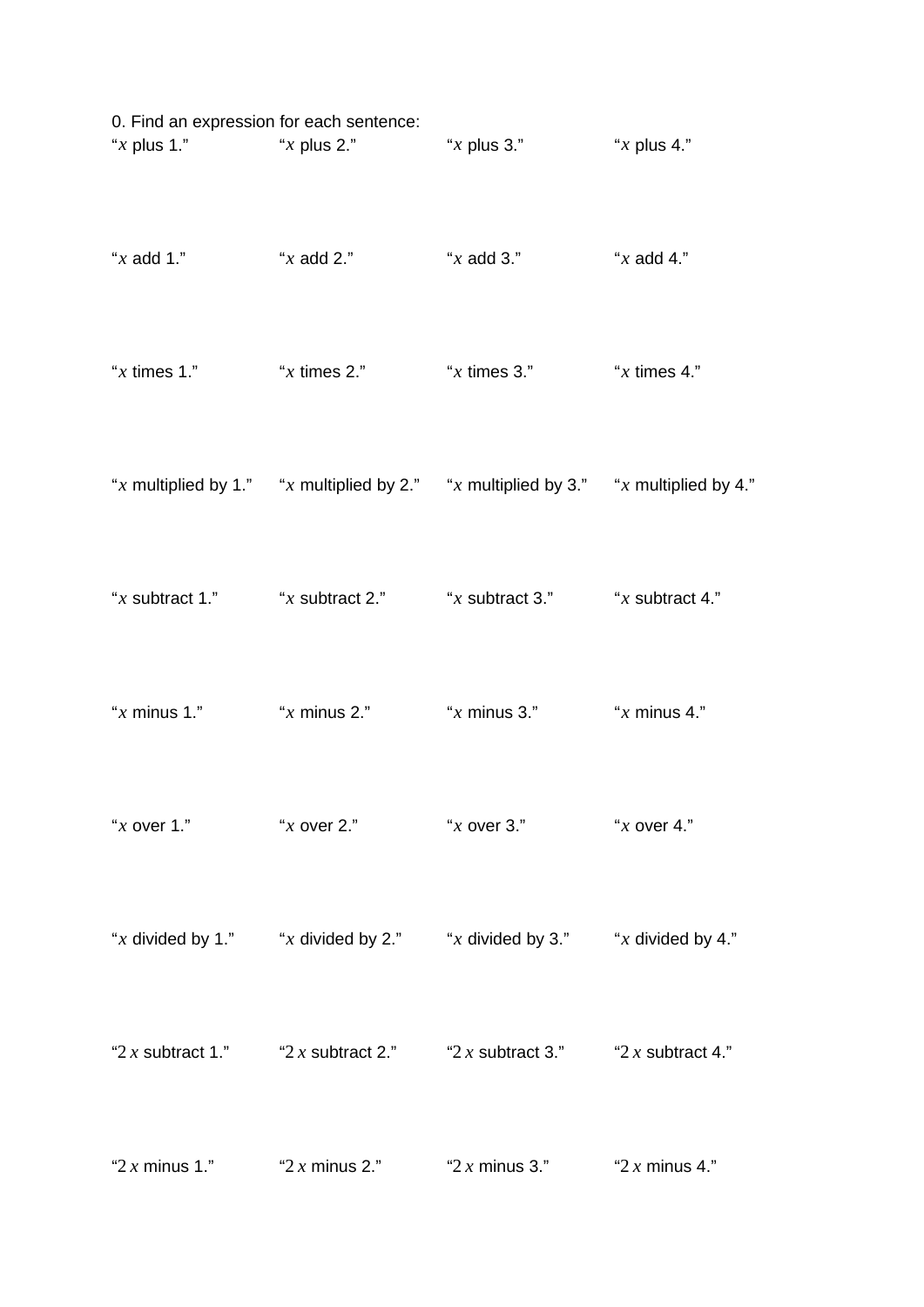| Cost of 1 pencil (pence) | Cost of 1 rubber (pence) | Cost of 1 pencil and 1<br>rubber (pence) |  |
|--------------------------|--------------------------|------------------------------------------|--|
| $\mathbf 1$              | 11                       | 12                                       |  |
| $\mathbf{2}$             | 12                       |                                          |  |
| 3                        |                          |                                          |  |
| $\pmb{4}$                |                          |                                          |  |
|                          | 15                       |                                          |  |
|                          | 16                       |                                          |  |
|                          | 17                       |                                          |  |
|                          | 18                       |                                          |  |
|                          |                          | 28                                       |  |
|                          |                          | 30                                       |  |
|                          |                          | 32                                       |  |
|                          |                          | 34                                       |  |
|                          |                          | 50                                       |  |
|                          |                          | 100                                      |  |
|                          |                          | 150                                      |  |
|                          |                          | 200                                      |  |
|                          |                          | 300                                      |  |
|                          |                          | 400                                      |  |
|                          |                          | 500                                      |  |

A rubber costs 10 pence more than a pencil. Complete the table:

- A plate costs 10 pence more than a fork. If a fork costs *x*pence, write an expression in terms of *x* for the cost of a plate in pence.
- A cat costs 10 pence more than a dog. If a dog costs *x*pence, write an expression in terms of *x* for the cost of a cat in pence.